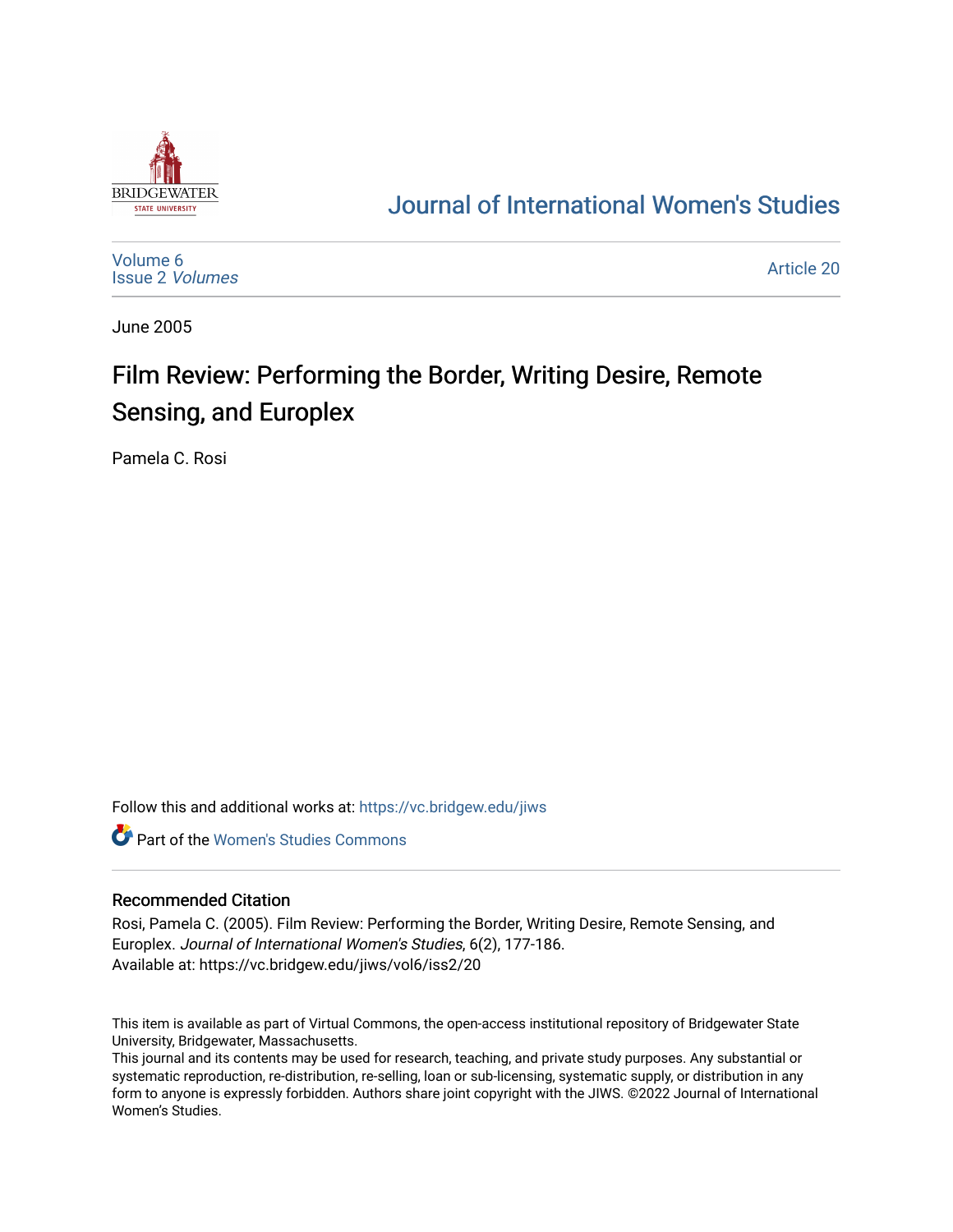#### (MEDIA REVIEW)

*Performing the Border.* 42 minutes, VHS, color, 1999. *Writing Desire*, 25 minutes, VHS, color, 2000. *Remote Sensing.* 53 minutes, VHS, color, 2001. Filmmaker Ursula Biemann, Switzerland. Distributed by Women Make Movies, 462 Broadway, New York, N.Y. 10012. Tel: (212) 925-0606; e-mail: cinema@wmm.com; website: www.wmm.com; Sale \$250.00, rental \$60.00 (each).

*Europlex.* 20 minutes, VHS, color, English or Spanish, 2003. Filmmaker Ursula Biemann in collaboration with Angela Sanders, Switzerland. Distributed by Women Make Movies, 462 Broadway, New York, N.Y. 10012. Tel: (212) 925-0606; e-mail: cinema@wmm.com; website: www.wmm.com; Sale \$195.00, rental \$60.00.

### Reviewed by Pamela C. Rosi<sup>[8](#page-1-0)</sup>

 Swiss-based filmmaker, curator, and cultural theorist, Ursula Biemann has recently created a series of critical feminist video essays that interrogate and map the physical, metaphorical, and gendered geographies of borderlands produced by the intersection of new technologies and globalized capitalist economies. Like the transitional performative spaces that are the subject of this series, video essays are a mixed "genre" of practice that taps the creative potential of mediating between cultural spaces while deploying innovative aesthetic strategies.

 In her commentary on her video essays, Biemann categorizes them as part documentary, part art, transgressing the borders of both. In a documentary tradition they engage reality, but their gaze is subjective, disassociative, and theoretically situated in post-colonial situations of diaspora, migration, and ambivalent experiences of nation, borders, and belonging. Likewise, as art, video essays concern more than aesthetics since they are socially involved and explicitly political. In reviewing Biemann's videos, it is qualities of contingency and ambivalence that configure their transdisciplinary nature and experimental qualities. Reflective of the digital age we live in, the imagery of video essays is highly concentrated, non-linear, and draws on multiple sources of knowledge and audio-visual effects. As cultural studies theorist Imre Szeman notes: "it is no easy task to deconstruct these visual documents" (1). "Stuff it! Distill it! Stratify and compress it" are mottos of the digital essayist.

 In mapping the transnational topographies of border zones, Biemann focuses on several places to investigate their layered complexity. The first video, *Performing the Border,* focuses on Ciudad Juarez, a Mexican border town located in a Free Trade Zone where the first US high-tech assembly plants were built some twenty years ago. The second, *Writing Desire,* examines the internet as a space for the construction and pathways of desire. The third, *Remote Sensing,* utilizes satellite technology to monitor the trafficking and migration of women who transverse national borders to work in the world-wide sex industry. And the fourth, *Europlex*, fixes on the Spanish-Moroccan

 $\overline{a}$ 

<span id="page-1-0"></span><sup>&</sup>lt;sup>8</sup> Pamela C. Rosi is an Adjunct Assistant Professor of Anthropology, Bridgewater State College.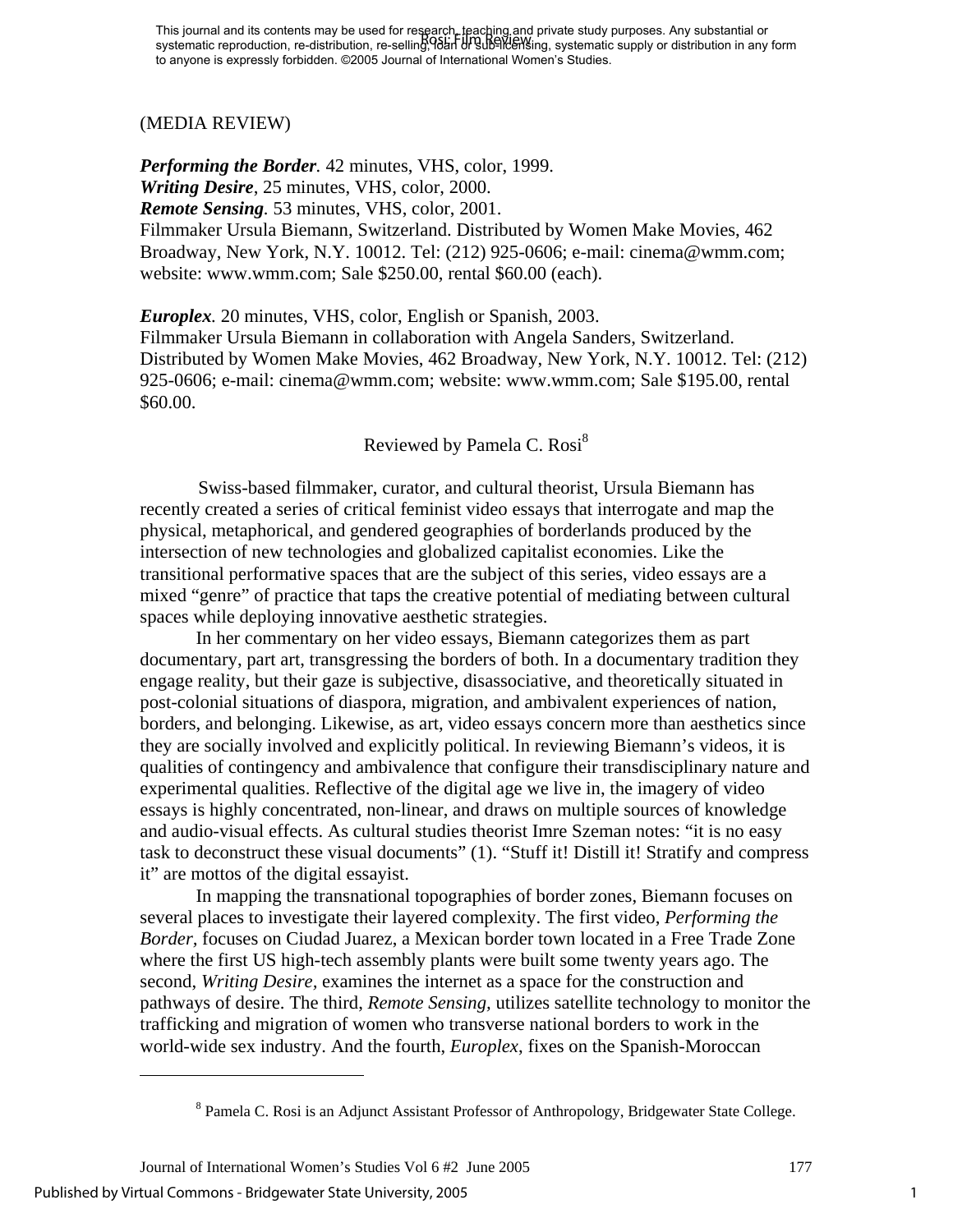border to follow the crossings of three groups of Moroccan women: those who clandestinely smuggle clothing on their bodies; *domesticas* moving in and out of Moroccan and European time zones; and women working in trans-national zones for the European market.

 While all four of Biemann's videos link border zones to globalization, they utilize diverse ways of recording this. Shooting from an aerial perspective gives a remote view of traffic but eliminates specificities; shooting from the ground gives visibility to the movements of people, capital, and technology to make gender and power relations evident. And camera zooming can distance or embed the viewer in border spaces providing a sense of their compressed reality.

 *Performing the Border* opens with the camera's lens positioned in the front of a car as it speeds through the landscapes of the Mexican city of Ciudad Juarez and its desert hinterlands. This topography covers the "entertainment" area, the industrial parks of the *maquiladoras* (golden factories), and thousands of shacks spread out across the desert built by the *maquilas*' largely female work force as unauthorized housing. Gendered power relations are clearly imprinted on this geography. Shifting to an aerial view, the camera next scans the 5000 mile militarized border to visualize its physical reality. This surveillance continues through the film but is interjected with interviews made with women activists, members of local women's organizations, and discharged workers. According to Biemann, this "flow" of discourse references the video's title that the border is a metaphor of performance constructed and reconstructed by the movements of people and things crossing it ("Border videographies" 3). In other words, there can be no border without crossings and the discursive space they open up to document its lived reality.

 One of the first stories narrated is about Concha, who first crossed the border to smuggle cigarettes but later organized ways to illicitly transport pregnant Mexican women wanting to give birth in the United States. This idea of "crossings" is further reinforced by video clips showing women pouring into the *maquiladoras*, the bus rides women take to these factories at dawn, cars and horsemen crossing the desert, and dinghies seen floating down a swirling river. This flow of images and verbal commentaries intersect to illuminate the three features of border lands that Biemann wishes to examine and theorize: the feminization of the labor force, the sexualization of the border, and the violence that borderlands instigate against young women.

 Outsourcing the production of high-tech components by US firms to free trade zones along the U.S.-Mexican border has feminized the labor force in Mexican towns, including Ciudad Juaraz. As a voiceover explains, "within a short time, a new technological culture of repetition, registration, and control was introduced into the desert city." Because control and dexterity were vital to the robotic processes required by assembly line production, young women were recruited to the labor force, not men. The female worker is thereby "technologized" and "dehumanized" as her body parts are assigned different technological functions "turning it into a disposable, exchangeable, and marketable component" ("Border videographies" 2). In the video, Biemann does not show extensive footage of these "technologies of repression" (Volkart 2) but gets activists and discharged workers to describe their effects on the regulation of female lives and bodies. As a voiceover announces, "the *maquiladora* is a laboratory of deregulation." But the women interviewed describe a different situation. Rather than being employed in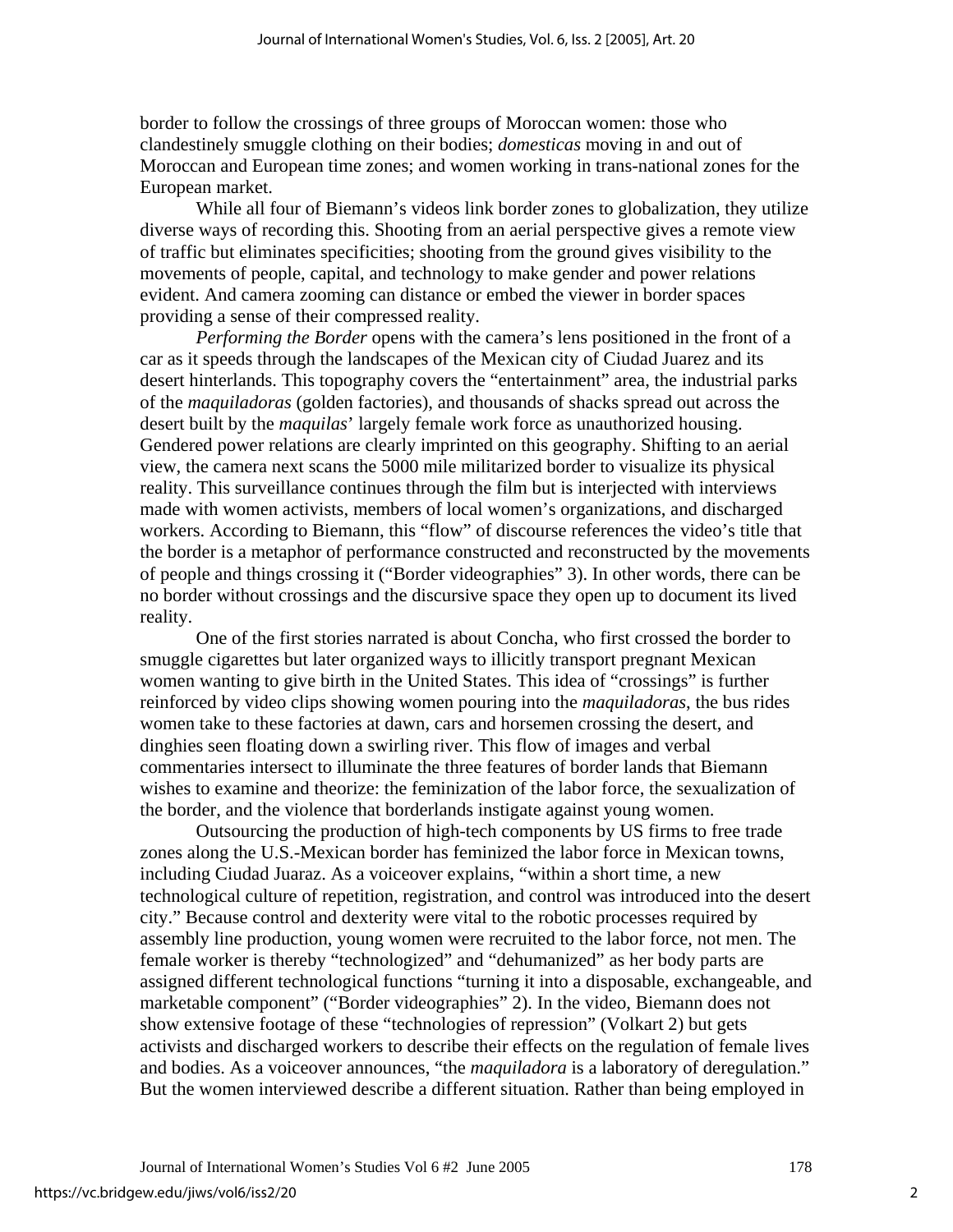an equitable system, the productive and reproductive lives of female workers are regulated by the patriarchal structures of the *maquiladora*, where even a request for a cafeteria can be a cause for dismissal.

 Given the economic pressures on outsourcing to keep wages low, Biemann's interest in the feminization of the labor concerns the effects that substandard pay has had on sexualizing the border. "Gender matters to capital" is a text that appears on the video screen as an old prostitute describes how many women working in the *macquiladoras* do not make enough money to fulfill family obligations and so turn to prostitution for more income. One disturbing insight Biemann says she gained working on the border was the interpenetration of the sexual and labor markets, which, for many women, became "a long sensitive negotiation of survival" (Szeman 2).

 However, a more positive effect shown in the video about the feminization of the labor force is the effect that changing income patterns are having on gender relations. Because women outnumber men in Ciudad Juarez, one aspect of their new consumer power is to feminize the entertainment industry where, women cheer at male stripper shows and enjoy song lyrics composed to appeal to female sexual desires. To symbolize the opening of this new eroticized female space, images of dancing women are tinted blue because, as an overvoice comments, "this space is not merely defined by material circumstances but by the emotional imaginary world of women who want to be in command of their bodies" ("Border videographies" 6).

 Nevertheless, the shift in income patterns and traditional gender relations brought about by the *macquiladoras* has resulted in violent reprisals for some women. The most disturbing aspect of *Performing the Border* is the footage of serial murders that, since 1994, have taken the lives of more than three hundred Mexican women. Most victims have been dismembered and, in a bizarre twist, some have had their clothing interchanged with those belonging to other corpses.

 What motivates such depraved violence against women? In concluding the video, Biemann dismisses arguments linking the killings to drug trafficking, prostitution, or cultural machismo. Instead, she argues that a systematic connection exists between *maquila* culture--which treats women's bodies as interchangeable machine parts lacking personal identity--and the murders, where victims' bodies and identities are also fragmented. Serial killing is thus theorized as "pathology proper to machine culture" (Ali 3; "Performing the Border" 4). While this proposition is likely to raise some eyebrows, the video is certain to stimulate discussion about free trade zones, as well as the complex dynamics of U.S.-Mexican border culture, including its pathologies.

 *Writing Desire,* Biemann's second video essay, has fewer documentary qualities than *Performing the Borders,* and is more experimental*.* Its topic is the "dream" screen of the Internet and how its fantasies disembody sexuality and promote the global movement of women from the Third World to the First World. Although the Internet is becoming more accessible around the world, www services are not free but are a growing arm of capitalism expanded by new web technologies. How, then, are Internet consumers to be enticed into long distance sexual desires and attachments by cyber electronics? *Writing Desire* explores and theorizes this process, including the gender inequalities it perpetuates and the role sexual and racial stereotypes play in romantic fantasies, which, viewers are reminded, are "always culturally constituted."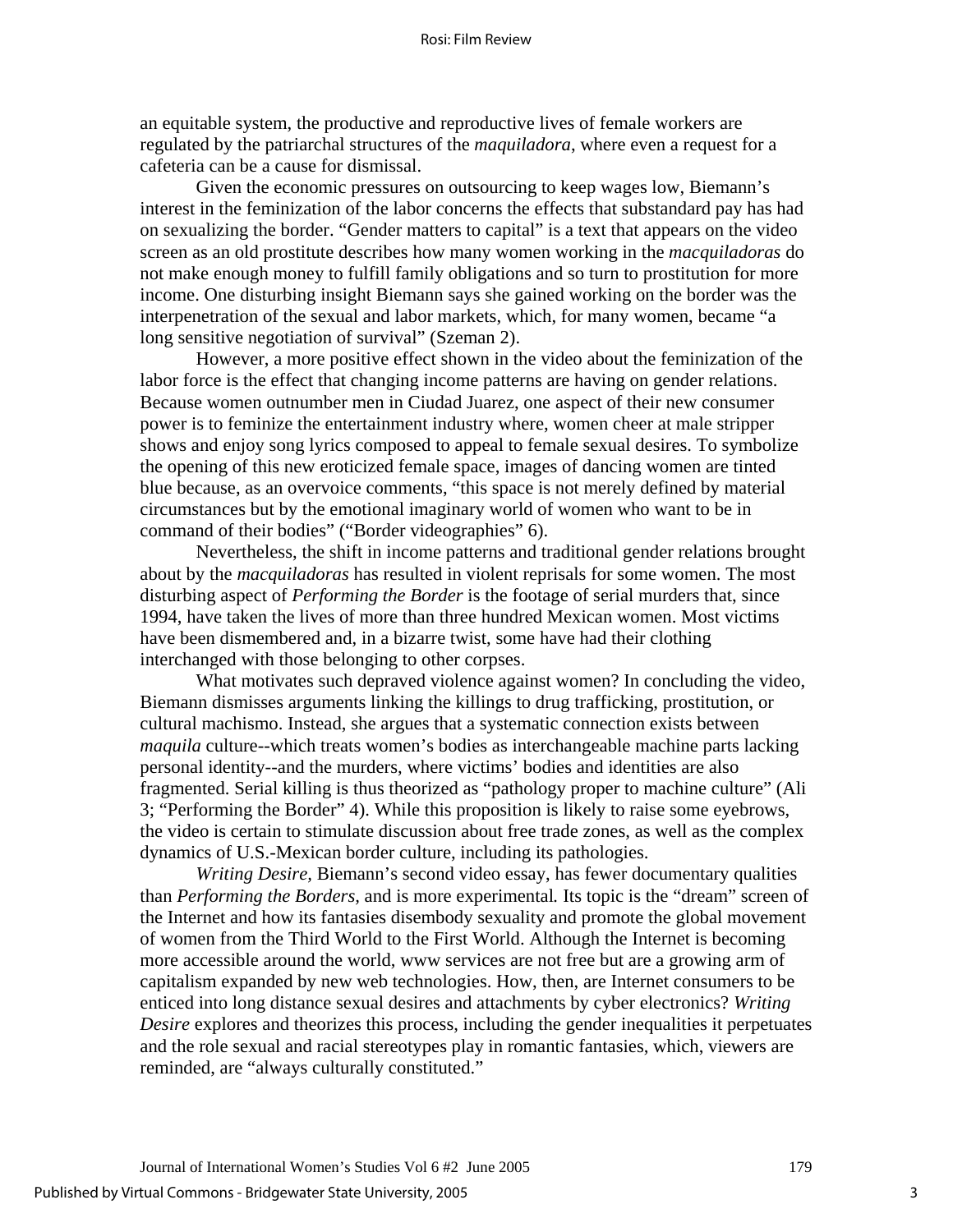To simulate sites of desire as they appear on a computer monitor, the video opens with a view of a tropical island to be entered through categories of country, sex, age, occupation, etc. This is followed by flashing photos of Asian women and video clips of Caucasian women to suggest the choice of female bodies and faces available to arouse the fantasies of the web browser. However, to document that these flat robotic images can produce romantic partnerships in the "real" world, Maris Bustamante, a Mexican professor and feminist, describes how, after becoming frustrated by local machismo, she turned to the internet to meet and marry a U.S. Marine--a success substantiated for viewers by a smiling family portrait.

 In theorizing the " bridging of fantasies" that made such an unlikely match become reality, Biemann proposes in voiceover comments that in cyberspace, people are taken out of context, which enables material signs of political, ideological, and class values to be sublimated or blended out. When this occurs, fantasies are intensified and the body is cut off from its local and social ties. In this state of suspended realities, the seductive powers of writing are then given space to develop a sense of intimacy and attachment. As Busamante herself explains, she could not believe she could fall in love with a US Marine--but she did not know him in "real" life.

 In the video's visual imagery, which is as important to communicating theoretical concepts as the scripted dialogue, night scenes of planes coasting into docking stations are metaphors for the sensation of approaching while being suspended in space ("Female Geobodies" 2). Airports are, after all, quintessential transit locations which people pass through to reach other destinations. As a female voice is heard saying off camera, "suspended realities simulate a permanent state of being in love…a sense of always approaching but never reaching…" Following this statement, another space of suspended desire is framed as the camera pans a darkened room in which a woman in a black bra is shown typing at her computer. Perhaps a double entendre is being suggested here: she is both a desirable and desiring woman. But as in many other places of this fast-paced video, meanings are elusive. This reflects how learning occurs on the Internet where, "meaning has to be extracted and combined individually by the viewer" (Szeman 6).

 Moving on from the post-modern discourse of gender-theoreticians speaking about writing desire and its disembodiments, the video turns to the fantasies and economics of the globalized bride market. Commercial sites, such as *Russian.brides.com* flash on the screen, followed by digitalized images of women giving their geographic location and body measurements. Most women participating in the global bride market are screened by agencies, which manage the presentation of the women's bodies and messages of desire. In one scene, women are filmed having their legs measured to see if they conform to western standards of thinness. A voiceover briefly refers to the pathology of anorexia, but the warning is lost in the primary focus on how websites package Third World women's bodies and dreams. As an example, a young blonde Russian woman appears on camera in a seductive gown. As she models her body, a list of her desirable qualities moves across the screen to market her as a perfect object for consumption:

> she is beautiful and feminine…she is loving and traditional…she is humble and devoted…she likes to listen to mellow music…the smile is her rhetorical gesture…she believes in lasting marriage and a happy home...she is the copy of the First World's past....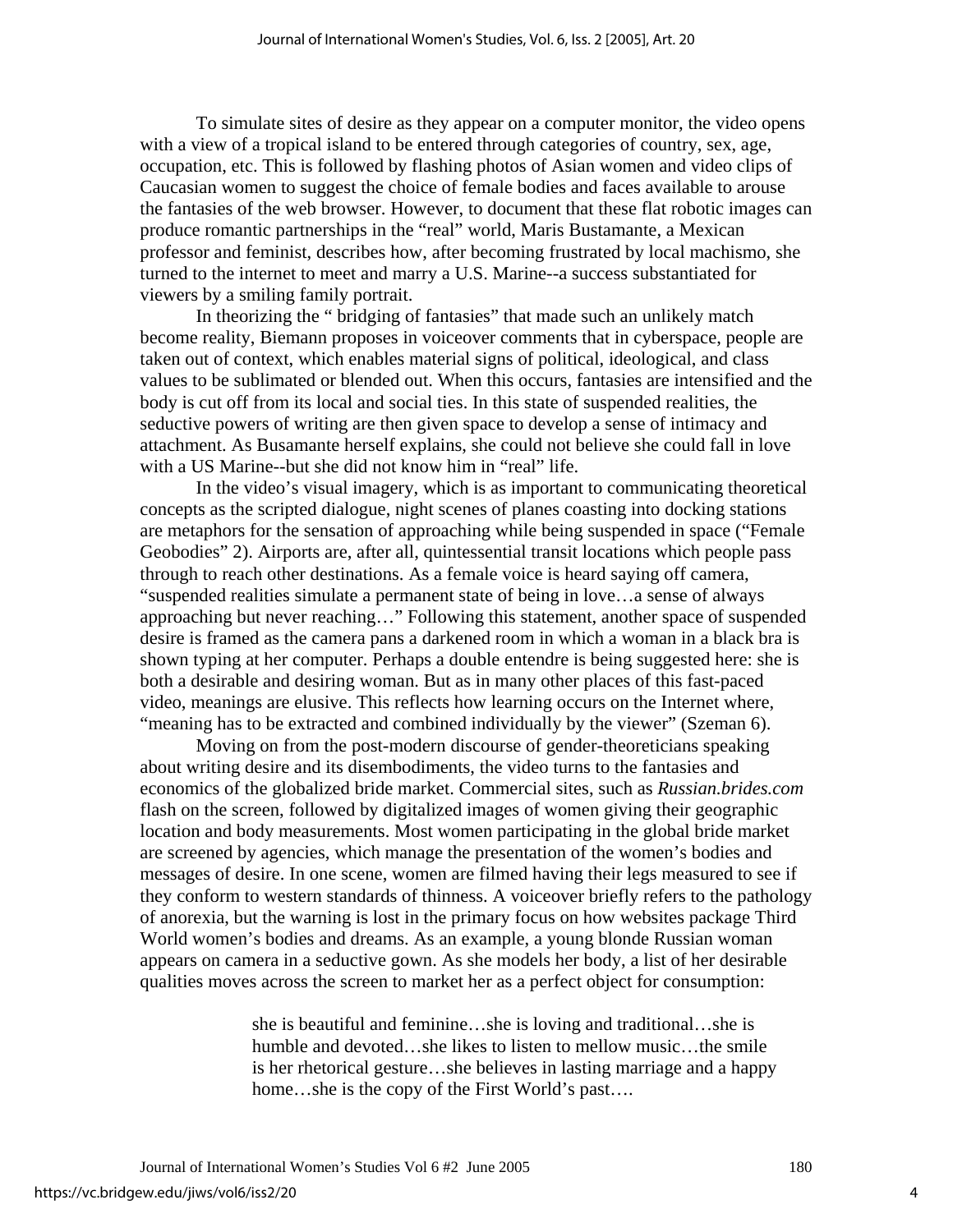This romantic message--many others are available with the click of a mouse--is made to appeal to the fantasies of western men searching for traditional wives who are docile, supportive, and aspire to being loving home-makers--but with a touch of the exotic.

 Advertising women's bodies for romance is not, however, new since the mail order bride business has been carried on through catalogues since the 70's. What is new is the speed and space which electronic technologies now make available for these liaisons. Beyond this, Berman also wants to emphasize that, while the marketing strategies of global bride sites package women as sex objects for male consumption, women use their sex appeal for their own ends--something Biemann also noted in *Performing the Border* about prostitution*.* This means women cannot be reduced to being mere objects of desire. To escape the poverty of their lives, women living in Asia or Eastern Europe utilize the Internet dream world as active subjects pursuing their dream to migrate to the West. Biemann points out that, unlike many Western women who experience writing desire in cyberspace as something that is "playful and fun," Third World women see virtual reality and its activities as having real life consequences. For them, "discourses of romantic desire intertwine with a desire for survival" ("Female Geobodies" 2).

 However, what interests Biemann most in the intertwining of the inscription of desire on the female body and female agency is that it opens up a speculative space in representation and broadens restrictive figures of femininity bound by the binary contrast of subject/object ("Female Geobodies" 2). By exploring this in-between space artistically and discursively, *Writing Desire* raises challenging questions about women's sexuality, desire, and agency, as well as relations of gender, cyber technology, and transnational capitalism affecting the global circulation of women's bodies from East to West- particularly in the booming bride market.

 In her third video essay, *Remote Sensing,* Biemann focuses again on the flow of women and capital across national borders and the gendered topographies this produces. However, unlike *Writing Desire*, which focuses on how Internet technologies assist these displacements, *Remote Sensing* investigates ways that remote electronic data collected by NASA satellites can be recoded to create a feminine geography of border zones and their trajectories. As viewers are told at the beginning of the video, although the geography produced by satellites is very accurate, it is highly abstract and cannot provide social meanings for the movements it records. For this information, a "ground-up view" is needed to fill in the data recorded by remote sensing.

 To suggest the space to be explored between orbital and ground-level perspectives on sexual trafficking, the camera deploys visual effects similar to those seen in both earlier videos: i.e., zooming, split screens showing simultaneous views of geographical spaces and movements, blurring, and layered imagery combining written information and moving events. For example, viewers often see printed itineraries superimposed on film clips of journeys or scenes at border crossings where trafficking of women is concentrated. Furthermore, because crossings occur legally and illegally, Biemann describes them as creating geographies and counter-geographies, arguing that both need recognition in the layered gendered spaces of border topographies.

 In *Remote Sensing*, trajectories of movement given special attention include: the Mekong Delta, which traffics women from Laos, Burma, Vietnam and Cambodia into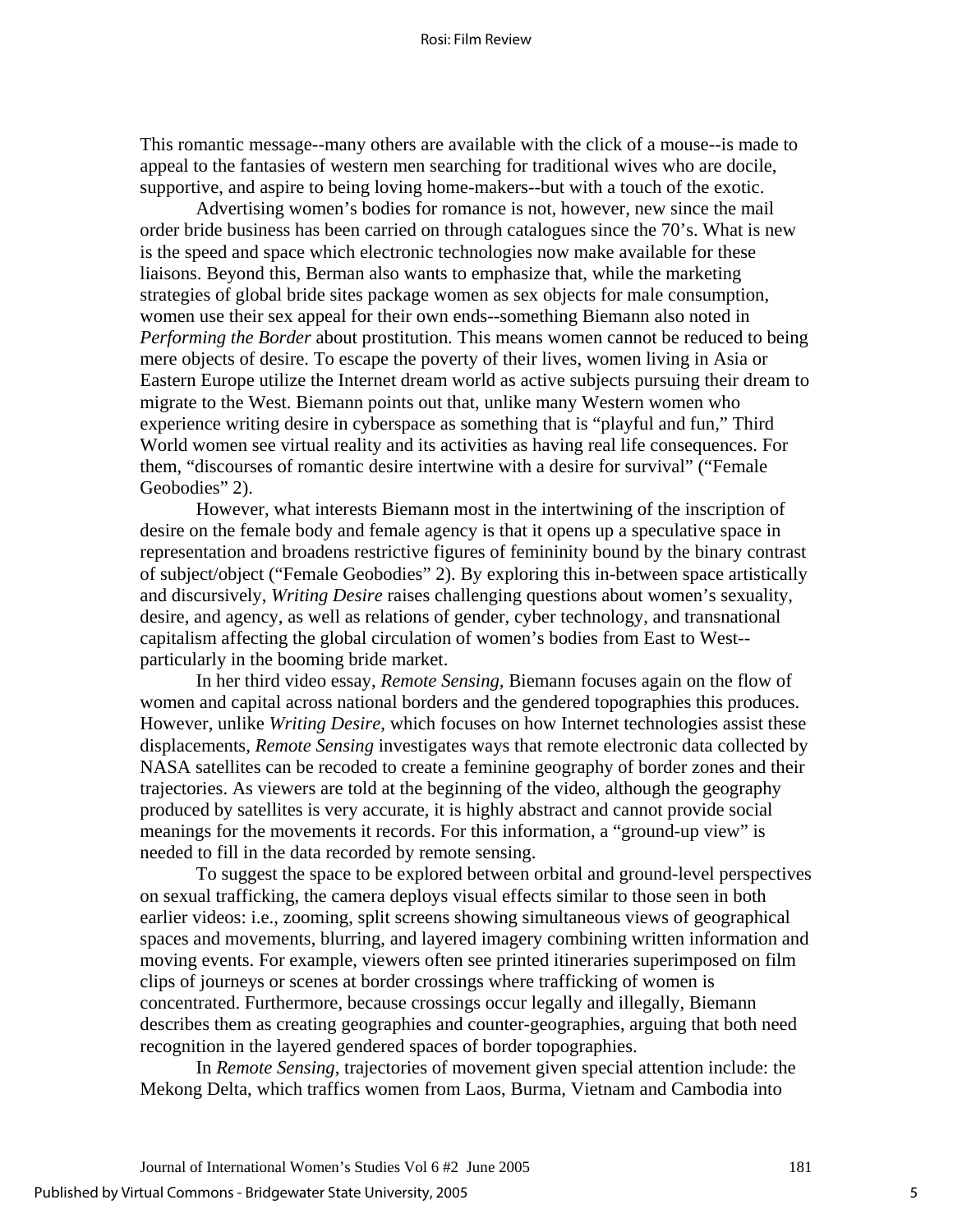Thailand; the German-Czech border, which attracts women from countries of the former Soviet block; the flow of Filipina women into Nigeria; and traffic produced by military bases in South-Asia, where large zones of prostitution appeared around every military camp. As the video records, the numbers of women involved in sex work at these sites are substantial. Today, for example, 27,000 prostitutes are servicing U.S. military bases in Korea. And after U.S. bases were closed in Thailand and the Philippines, these zones became new epicenters of sex tourism and trafficking, which are visualized in the video by shots of Angeles City, Philippines.

 In the Mekong Delta, the border zone that the video focuses on first, Thailand is theorized as a site of destination and dispersal where the movement of women is both voluntary and involuntary, making the interpretation of trafficking complex. Women from the poorer countries--Laos, Burma, and Cambodia--were trafficked to work in lower-end brothels of the Thai sex industry, where they were kept as semi-slaves to pay off their transportation costs. Some girls were tricked at home by promises of being hired as dancers; others were sold by parents living in extreme poverty.

 Documenting the constraints put on young prostitutes, the video shows clips of a Burmese brothel in Thailand. Shot in semi-darkness, it shows a large caption stating: "SHE GETS PAID BY CLIENTS IN CONDOM WRAPPERS. SHE NEVER SEES CASH." Without money or a passport, it is difficult for these women to escape enforced prostitution. On the other hand, the thrills of city life draw village girls to Bangkok or Chiang Mai, and others are kidnapped and sent to China for purposes of forced marriage because the Chinese one-child birth policy has created a shortage of girls.

 Scenes shot at the Thai-Cambodian border also illustrate Biemann's argument that border ethnography needs to pay attention to "counter-geography"--that is, to illicit or illegal border crossings as alternative circuits of survival. As seen in the video, although some women have their passports stamped "dancer," a stamp that allows them to enter the sex industry legally, many others cross the border illegally. They do so by bribing guards or by hiring escorts who, like Concha in *Performing the Border,* serve as paid guides for alternative crossing routes.

 On the East German-Czech border, shown next in film, Biemann observes that, just as in Thailand, young woman work as prostitutes voluntarily and involuntarily, but with the expectation that the dreary work is transitory. Underscoring this, the video shows bleak film clips of young women soliciting along highways or standing in brothel windows displaying their bodies to passing cars. As Biemann describes in her voiceover commentary, the work is robotic and impersonal. Price is negotiated quickly and the product is delivered automatically, as on a *maquiladora* assembly line.

 Similar to the situation on the Thai border, the German government, in secret complicity with trafficking, lets girls cross the border as cabaret or bar workers knowing that their sexual services will add valuable capital to the national economy. It's the same when prostitutes working in Germany seek to migrate west to countries like Switzerland; they are only issued visas for work in the lucrative entertainment business. However, topographies of the global sex trade may always be re-routed in response to factors affecting their growth or retrenchment.

 As an example of re-routing, *Remote Sensing* shows footage of young Filipina girls being trafficked to work in brothels in Nigeria. As a girl who is interviewed describes, she and others were duped into believing they were going to Greece to work as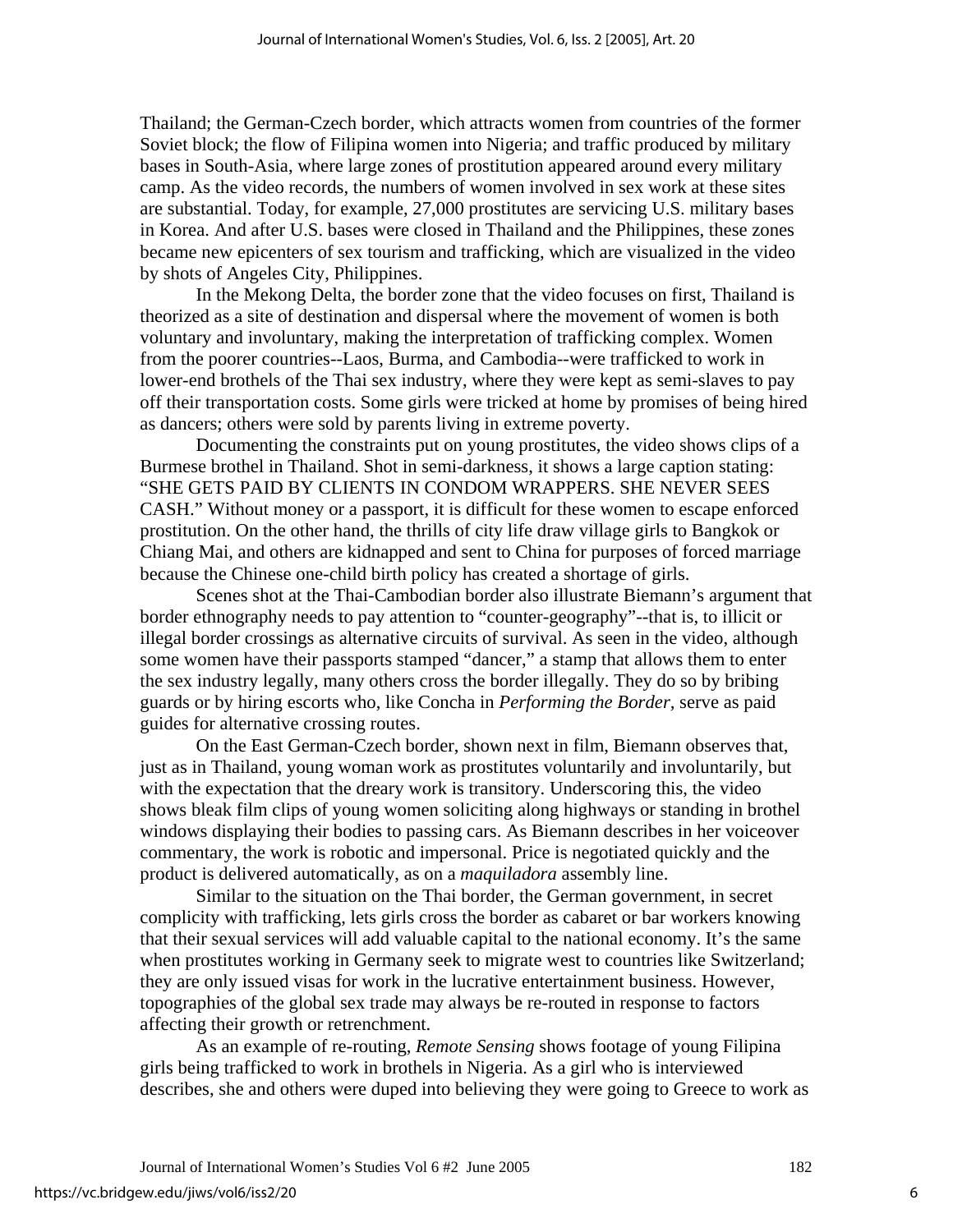waitresses. Instead, they discovered that their passports were stamped Nigeria. Why were these girls re-routed to Africa? As they learned on arrival, they were there to work in brothels just set up to service Chinese business men visiting Nigeria to negotiate trade deals--but who also wanted sex with virgins.

 Returning to Southeast Asia, the final segment of *Remote Sensing* examines satellite sensing data connected to US military bases in Korea and the Philippines, where trafficking has produced large zones of prostitution around each site. As viewers learn from a representative of a women's group working to stop trafficking, this is difficult when it is supported by military policies of providing "Rest and Recreation" areas for US servicemen. Each time a large US carrier docks, 10,000 men are discharged, each, "eventually ending up with a girl on his arm." To visualize nightlife in these "R and R" zones, the camera pans scenes of go-go girls dancing or caressing men at bars. Interviews with prostitutes then demonstrate their desire to create "romantic" relationships with men to escape from grueling hours of sex work in brothels.

 In contrast to the mechanized sex work practiced by European prostitutes in the video, Biemann states that prostitutes in South-East Asia cater to the nostalgic desires of western men and seek to develop personal rapport with clients to encourage them to return. In military zones, this strategy often leads to liaisons where prostitutes leave bar work temporarily to live with one client as a dutiful wifely housekeeper. Now that former military bases in Thailand and the Philippines have been transformed into sites of new sex tourism, these places have become famous for their tropical beaches and for the warm hospitality of their "girls." To visualize this pleasure scene, video clips show prostitutes giving clients soothing massages, while pot-bellied older men ogle at the bodies of young girls soliciting on the street. These young girls may also display their bodies on internet sites of the global bride market, as suggested by several clips from *Writing Desire* that are edited into the video.

 These images raise questions about how prostitution should be interpreted, which is the issue that most concerns Biemann and other woman activists. For example, should prostitutes be seen as victims of patriarchal capitalist systems, or is their sex work better considered a job allowing them agency for their own desires? Is there a moral distinction to be made between trafficked women and women who voluntarily chose prostitution as their means of survival? Biemann argues, however, that posing binary questions limits them like the data gathering of satellite geographic information systems. They are unable to explore the "grey zone of negotiation," which women engage in while doing sex work, and the different concepts of prostitution to which they adhere. From an orbital perspective, the routes of the global sex economy gets sensed and identified, but it is only on the ground that the multilayered meanings and strategies of prostitution can be identified as women move in and out of sex work in often contradictory ways as they adopt alternative circuits of survival ("Border videographies" 7-8).

 With its interest in linking satellite technology to the sexualization and prostitution of women in global capitalism, *Remote Sensing* will provoke sharp questions about state complicity in supporting the international trafficking of women, the consequences for women of the U.S. military presence in South East Asia, and whether prostitution should be legalized and destigmatized as work. But there are also lacunae in this video. While it focuses on border crossings and seeks to widen the space of the feminine, it does not include transgendered females or the topographies of transgendered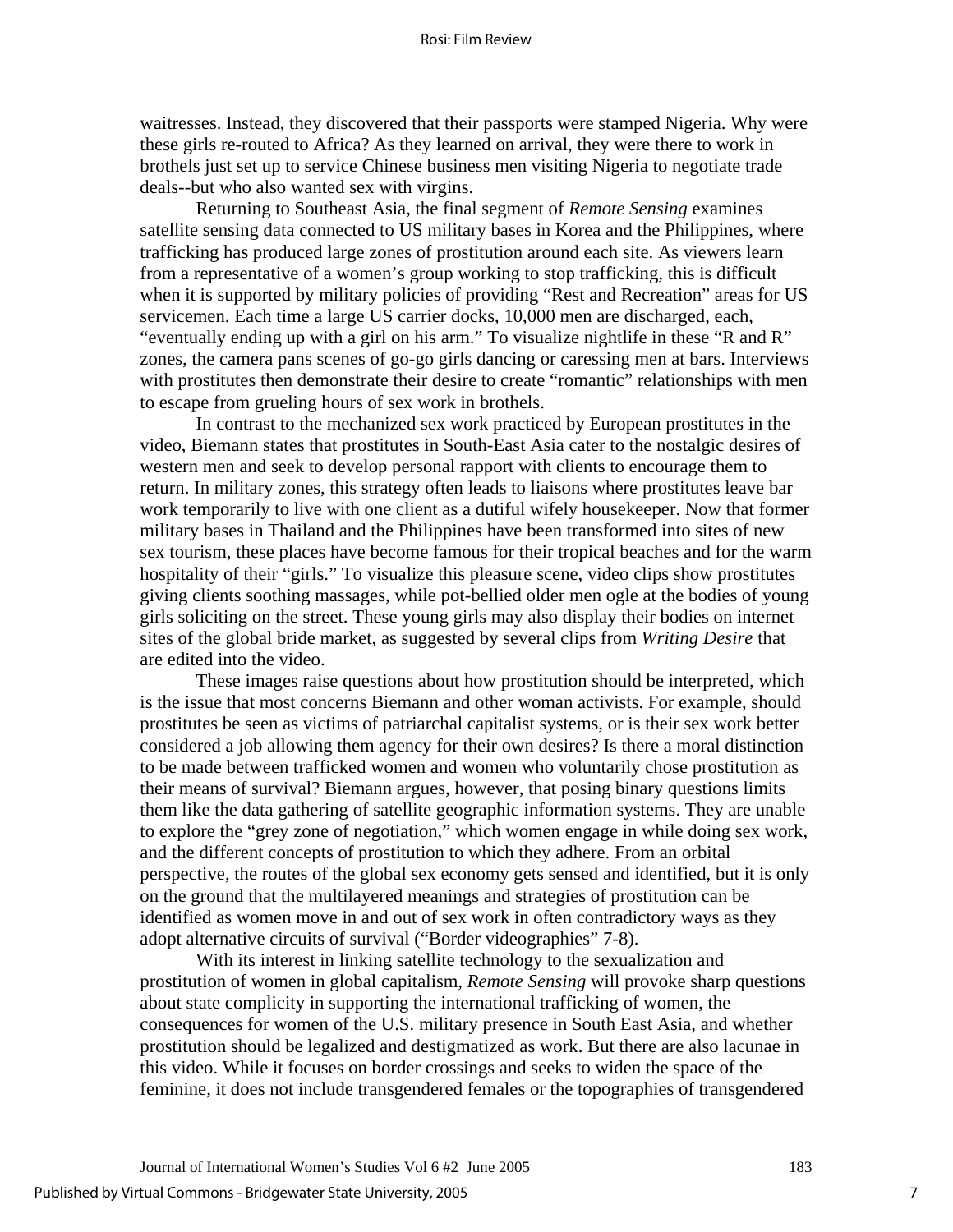sex work. The counter geographies of transgendered crossings should be made visible and mapped in theorizing about borderlands.

 *Europlex,* Biemann's fourth video essay, made with anthropologist Angela Sanders, is about traffic crossing the Spanish-Moroccan border, including routes across the Mediterranean Sea and those into the Spanish enclaves of Ceuta and Melilla, situated in Moroccan territory. In this intersection of Europe and Africa, traffic is dense as people and goods flow in open and clandestine circuits across sovereign borders. Like Biemann's other videos, *Europlex* is shot with an array of camera techniques and a cacophonous sound track to suggest the complex layers of this cultural, economic, and gendered border zone. Because of its strategic importance to NATO and the territorial interests of local populations, this coastal corridor is surveyed aerially by remote sensors and jet fighters and by ground surveillance made by motor and camel patrols.

 Because Biemann's theoretical interest in *Europlex* is in the daily routines of female workers regularly crossing the border, she adopts what she calls "border logs" to trace these local circuits and also to reveal transnational connections created by economic outsourcing and migration. Setting up her camera at border stations, she records the times when crossing activities take place and films them. *Border logs* are then created from time logs made at specific sites, ethnographic recordings, and editing practices intended to create a "montage" of temporal-spatial processes constructing the border. As with her other work, Biemann sees this video as "a cognitive tool "for viewers to "make sense" of the "confusing exhilarating course of affairs" visible on the Spanish-Moroccan border. However, to "make sense" of this border requires more than observing it; it depends as well on understanding the logic of the "multidirectional stream" of people and goods that dynamically create its complex geography ("Border videographies" 9-10).

 To introduce viewers to the concept of the border as condensed geography, the video opens with a voiceover observing that "material reality comes into being in most surprising and diverse ways." Viewers then see and learn about a meteorite that crashed into the Moroccan desert, setting in motion a set of spatial and material relations spreading far beyond the site of impact. This extra terrestrial border crossing therefore opens up a space created from the convergence of diverse relations whose distinct trajectories all give meaning to the space and to each other. Following this explanatory prologue, the video screens the three video logs of female work activities whose logic Biemann intends to theorize as border circuits.

*Border Log I*, is situated on the border of the Spanish enclave-city of Ceuta, where early every morning women cross the border to buy clothing in nearby warehouses. Strapping these garments to their bodies so they double in size, the women smuggle this contraband back into Morocco in full sight of guards, who let them through. As a voiceover comments, "every piece increases the profit margin of their passage, and economic logic inscribes itself onto every layer of the transforming, mobile, female body." Filming the border is illegal, however, so Biemann must conceal her camera or, as noted in the video, have her film destroyed. But this reaction is not surprising because, as documented in *Remote Sensing*, the logic of border economics must not overlook an official "architecture" of corruption.

 *Border Log II* maps another circuit of movement inscribing the border at Ceutathe daily commute of "*domestica*s" (Moroccan maids) who work in Spanish households in the enclave. As the camera visualizes and a voiceover informs, "Every time a Spanish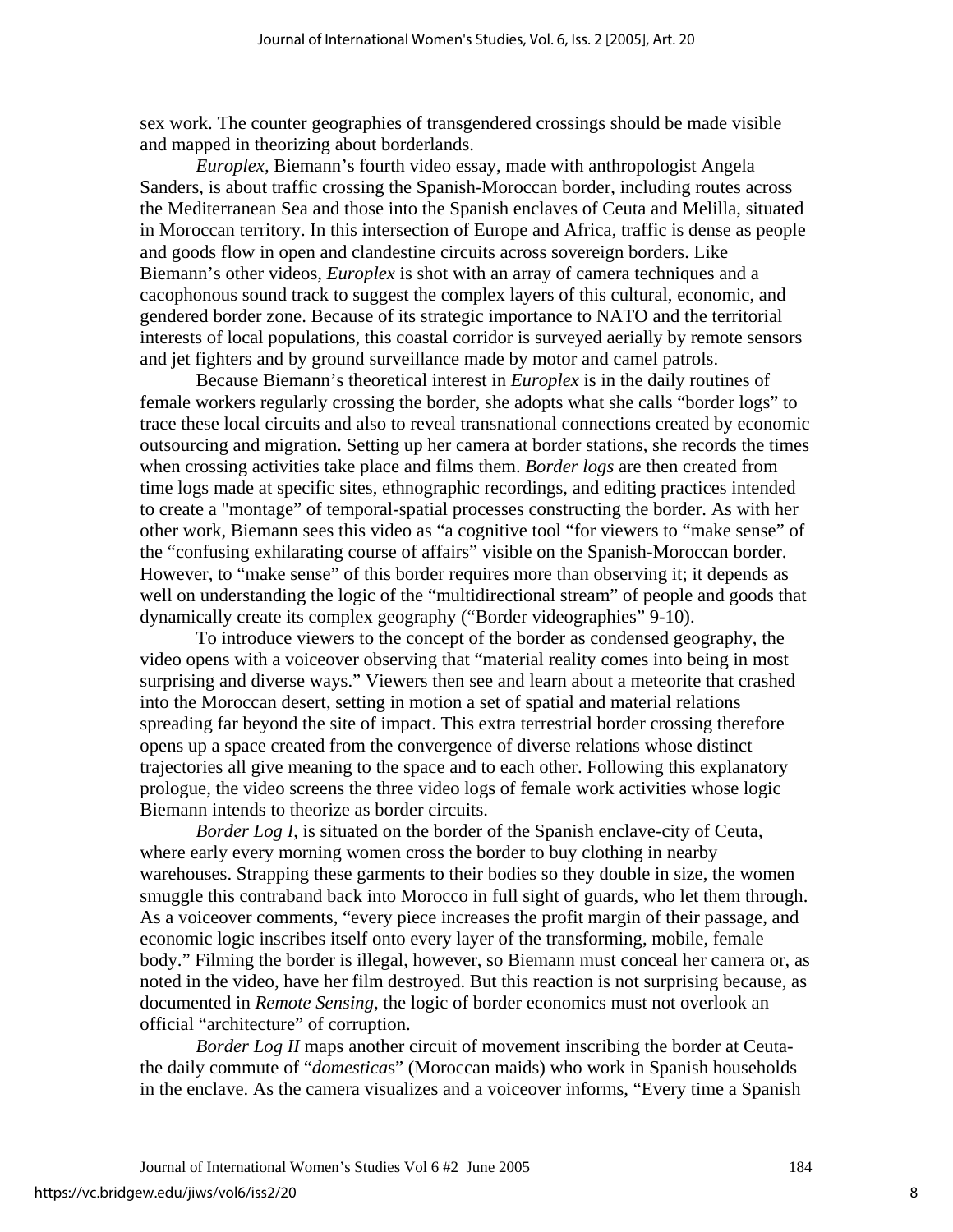woman enters the workplace, a *domestica* is brought in to clean, shop, and care for her children and elderly family members." In the economy of the border, this transaction transforms a once private space into a workplace where Europeans sustain themselves on the cheap labor of a Third World neighbor. Since the border at Ceuta is located between two time zones with a two-hour difference, female workers also become "permanent time-travelers" and "deferred time becomes the mode of their cultural positionality." Color symbolism encodes these two cultural worlds*:* Moroccan scenes are filmed in color; Spanish Ceuta is shot in black and white.

*Border Log III*, the final segment of the video, focuses on the transnational zone of the Mediterranean corridor where, at Gibraltar large container ships, shown in video clips, transport goods to subcontracting companies in the free trade port town of Tangier. Under trade names like Boratex, Sotema or Europlex, these factories employ a large female work force that, as in the *maquiladoras*, work for minimal wages processing biological products or assembling small parts for the electronic and toy industries. As in Mexico, this labor is highly mechanized and, despite scenes of young factory girls smiling at the camera, voiceover commentary states that girls working in Moroccan factories experience a sharp dislocation from their cultural environment as they conform to the regulatory practices of the work place. In image technology, this notion of identity loss is performed by freezing close-up images of factory girls' faces as contextual backgrounds fade into unrecognizable blurriness. Dehumanization in the workplace does not, however, stop girls from seeking factory employment because the poverty of Moroccan village life makes finding work an imperative for survival.

*Europlex* also documents that poverty is a significant reason why young women migrate to work as illegal laborers in the agricultural zones of Southern Spain, which grow vegetables to "Euronorms." The video could have ended here with commentary on newspaper accounts reporting on the desperate sea voyages many migrants make in small boats that often end up shipwrecked off Spanish shores. But as previously mentioned, Biemann does not like to portray her subjects as victims, preferring to show they have agency. *Europlex* consequently concludes with a story that embodies this concept, but with an ironic twist. After a local crew was hired to film migrants attempting clandestine voyages to Spain, it appears that they took their work "so seriously" that they sailed away with the migrants and took the camera equipment with them.

 Besides agency, Biemann is showing that borders are permeable and subject to subversion. Southern Spain and Northern Morocco form a trading space that is fuelled and controlled by the European economy, yet produced by people who move circuitously--legally and illicitly--across its sovereign borders. As Europe as an economic union has grown, it has expanded its outer rim into North Africa, using a low wage feminized workforce and material resources available there to produce for the European market. Biemann argues that it is therefore important "to produce knowledge and visual intelligence about the course and meaning of these border circuits" as well as about the bodies and things that "imprint" and give significance to this performative space and its topographies ("Border videographies" 10).

 For teaching purposes, all four of Biemann's video essays reviewed here may be used in a wide range of courses, including post-structural film studies, cultural theory, women's studies--particularly those concerned with women 's labor practices, female bodies and sexuality, and women and high speed technologies--and courses in